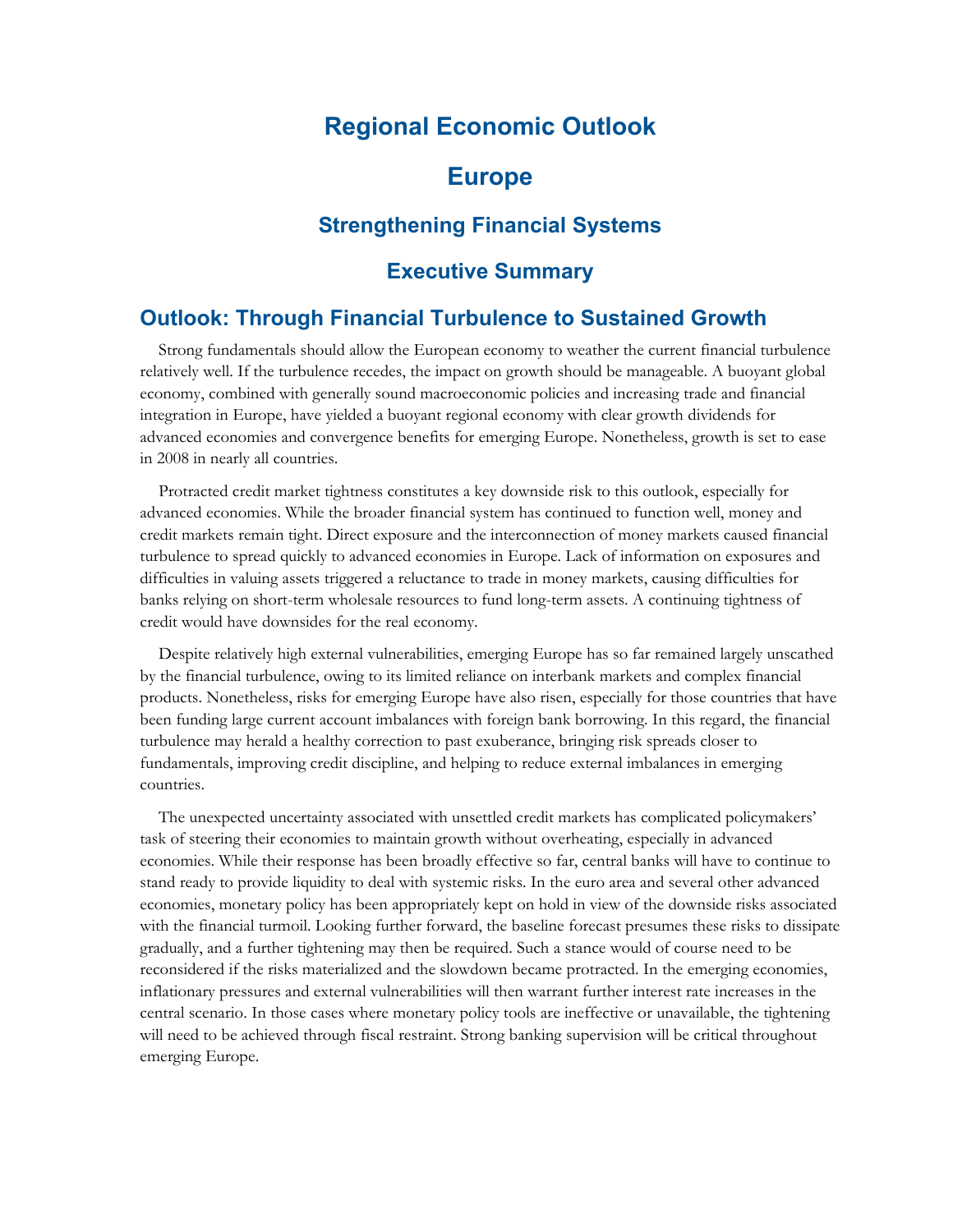Recent events have underscored the need for financial sector reform. They reveal that private and public prudential frameworks have not kept up with developments in financial innovation and will need to do a better job going forward. Moreover, the tendency of new financial products to exploit gaps in prudential frameworks can prove problematic and needs to be guarded against. As argued in the analytical part of this paper, financial innovation has been and will remain an important source of strengthened performance over the medium term and must be encouraged. At the same time, a balanced review of prudential arrangements, financial safety nets, and crisis resolution mechanisms is necessary to strengthen their overall effectiveness.

 Looking beyond the immediate turbulence, Europe faces major challenges if it is to sustain reasonably robust growth. To deal with expenditure pressures from population aging, fiscal consolidation—based on expenditure reduction—needs to return to a more ambitious track. For several advanced economies, this is also needed because deficits remain too high to deal comfortably with eventual downturns. In emerging Europe, more fiscal consolidation is desirable to mitigate convergence-related demand pressures and insure against risks posed by the rapidly rising indebtedness of the private sector. Consolidation, however, also needs to be aimed at and complemented by structural reforms to strengthen supply and deliver on the promise of income convergence, including measures to advance economic and financial integration.

#### **Analytical Focus: Strengthening Financial Systems**

 Rapid financial deepening, innovation, and financial integration have substantially transformed the financial landscape in Europe. Consumers and businesses are benefiting from an ever-widening range of financing and investment options. The benefits are particularly apparent in the rapid income convergence enjoyed by many countries in emerging Europe. But rapid financial innovation and integration engender risks, and, as the turbulence has brought home, adverse shocks tend to be swiftly transmitted across borders. So what should policymakers do?

 Current turbulence notwithstanding, advanced economies still stand to reap considerable efficiency gains by further expanding the range of financial activities offered by their financial systems (Part II, Chapter 1). Competitive and more diversified financial systems are better at distributing risk and allocating resources to sectors with high growth potential. The countries that have progressed most in exploiting the complementarities of bank- and market-based financing have benefited overall. In most economies, further reforms are needed to level the playing field for the various forms of financial intermediation and take advantage of their synergies.

 But recent events warn that financial innovation can heighten risks stemming from gaps in prudential frameworks. Putting matters in perspective, though, all traditional forms of financial intermediation have gone through similar tests and bounced back: their benefits are no longer questioned. In response to the current turbulence, market participants and policymakers will need to develop safeguards to allow these benefits to accrue without incurring excessive risk. From this perspective, it will be important to improve risk assessment models, market and liquidity risk management, due diligence, and transparency regarding the loan origination process and counterparty risk exposure.

 For the emerging economies, meanwhile, the prime challenge is to effectively manage rapid financial deepening in the context of convergence (Part II, Chapter 2). The blistering pace of credit growth and the rapid increase in private indebtedness in many of these economies have heightened risks and raised questions about sustainability. Policies have been unable to stem this tide, underscoring the importance